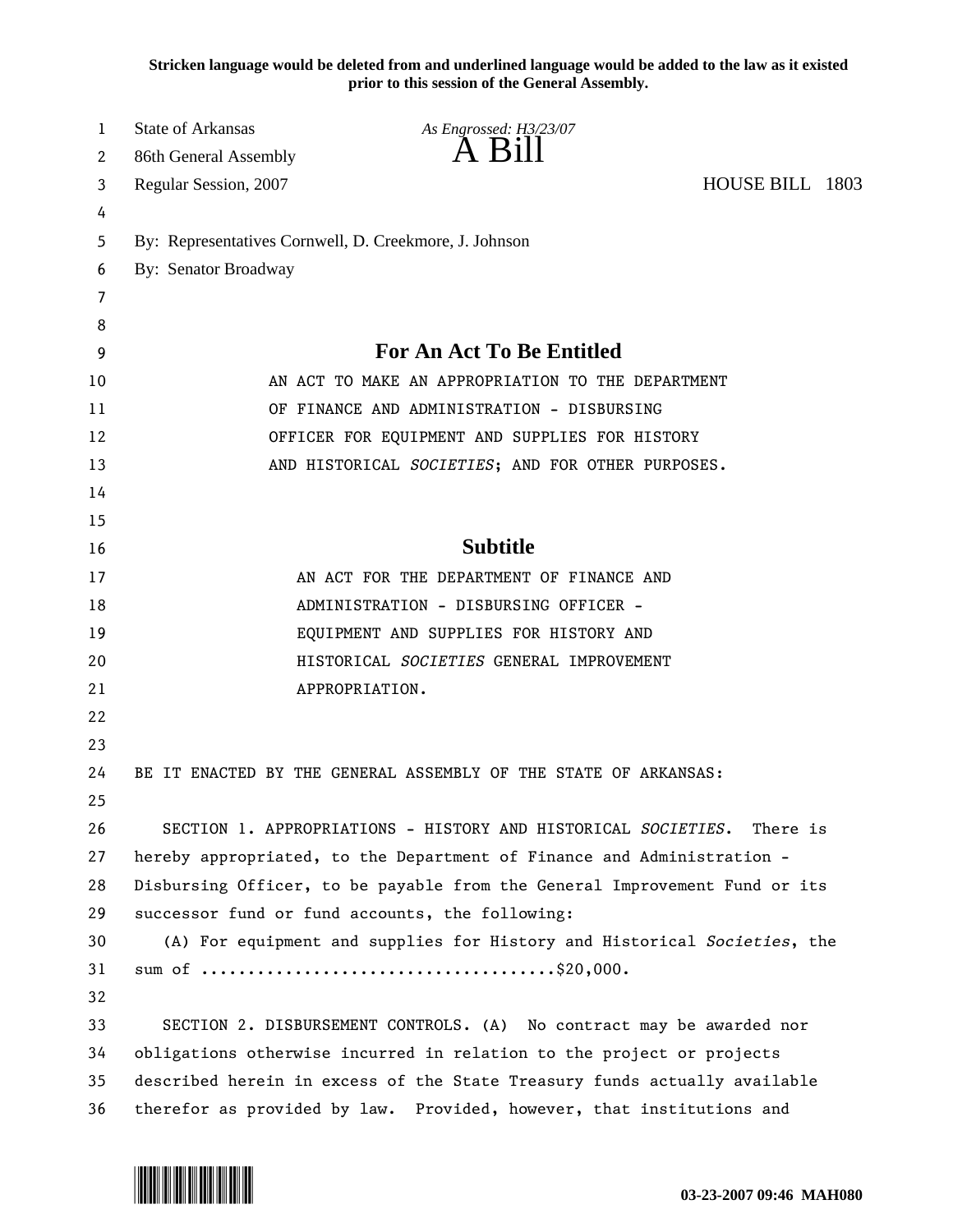## **As Engrossed: H3/23/07 HB1803**

1 agencies listed herein shall have the authority to accept and use grants and 2 donations including Federal funds, and to use its unobligated cash income or 3 funds, or both available to it, for the purpose of supplementing the State 4 Treasury funds for financing the entire costs of the project or projects 5 enumerated herein. Provided further, that the appropriations and funds 6 otherwise provided by the General Assembly for Maintenance and General 7 Operations of the agency or institutions receiving appropriation herein shall 8 not be used for any of the purposes as appropriated in this act.

9 (B) The restrictions of any applicable provisions of the State Purchasing 10 Law, the General Accounting and Budgetary Procedures Law, the Revenue 11 Stabilization Law and any other applicable fiscal control laws of this State 12 and regulations promulgated by the Department of Finance and Administration, 13 as authorized by law, shall be strictly complied with in disbursement of any 14 funds provided by this act unless specifically provided otherwise by law. 15

16 SECTION 3. LEGISLATIVE INTENT. It is the intent of the General Assembly 17 that any funds disbursed under the authority of the appropriations contained 18 in this act shall be in compliance with the stated reasons for which this act 19 was adopted, as evidenced by the Agency Requests, Executive Recommendations 20 and Legislative Recommendations contained in the budget manuals prepared by 21 the Department of Finance and Administration, letters, or summarized oral 22 testimony in the official minutes of the Arkansas Legislative Council or 23 Joint Budget Committee which relate to its passage and adoption.

24

25 SECTION 4. EMERGENCY CLAUSE. It is found and determined by the General 26 Assembly, that the Constitution of the State of Arkansas prohibits the 27 appropriation of funds for more than a two (2) year period; that the 28 effectiveness of this Act on July 1, 2007 is essential to the operation of 29 the agency for which the appropriations in this Act are provided, and that in 30 the event of an extension of the Regular Session, the delay in the effective 31 date of this Act beyond July 1, 2007 could work irreparable harm upon the 32 proper administration and provision of essential governmental programs. 33 Therefore, an emergency is hereby declared to exist and this Act being 34 necessary for the immediate preservation of the public peace, health and 35 safety shall be in full force and effect from and after July 1, 2007.